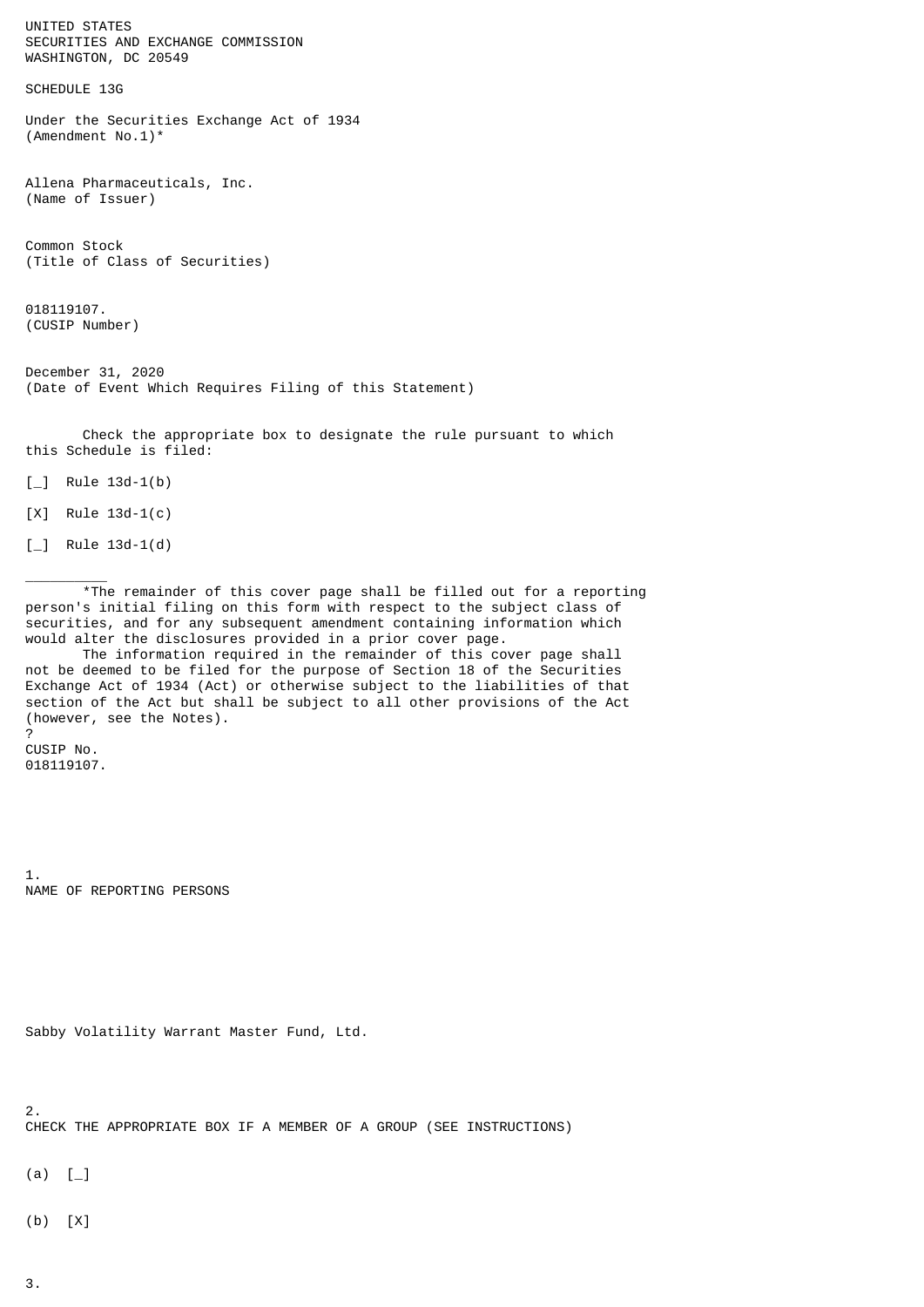```
4.
CITIZENSHIP OR PLACE OF ORGANIZATION
```
Cayman Islands

NUMBER OF SHARES BENEFICIALLY OWNED BY EACH REPORTING PERSON WITH

5. SOLE VOTING POWER

 $\Theta$ 

6. SHARED VOTING POWER

269,836

7. SOLE DISPOSITIVE POWER

0

8. SHARED DISPOSITIVE POWER

269,836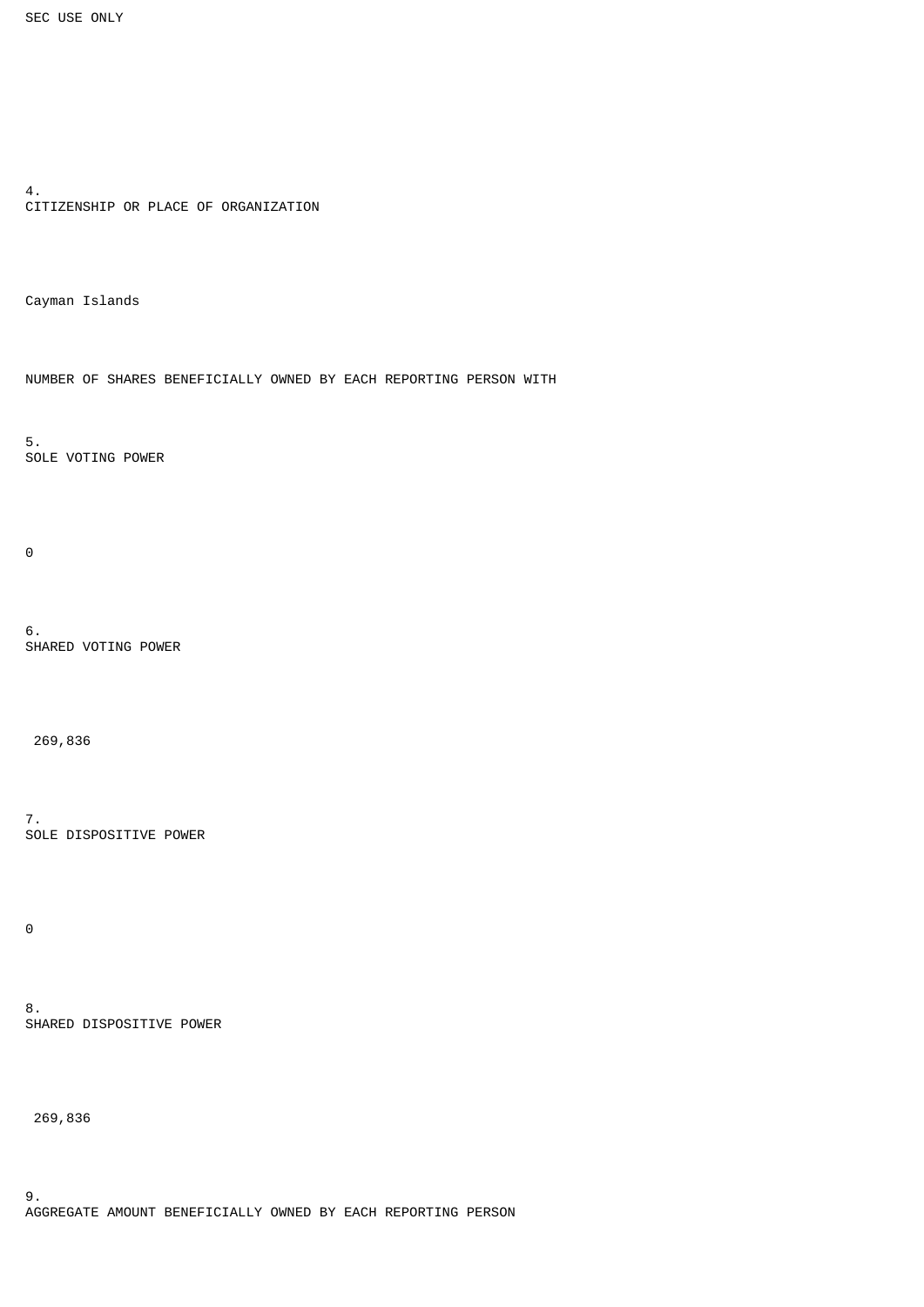10. CHECK BOX IF THE AGGREGATE AMOUNT IN ROW (9) EXCLUDES CERTAIN SHARES (SEE INSTRUCTIONS)

 $[-]$ 

11. PERCENT OF CLASS REPRESENTED BY AMOUNT IN ROW (9)

0.56

12. TYPE OF REPORTING PERSON (SEE INSTRUCTIONS) CO?

CUSIP No. 018119107.

1. NAME OF REPORTING PERSONS

Sabby Management, LLC

2. CHECK THE APPROPRIATE BOX IF A MEMBER OF A GROUP (SEE INSTRUCTIONS)

 $(a) [$ 

(b) [X]

3. SEC USE ONLY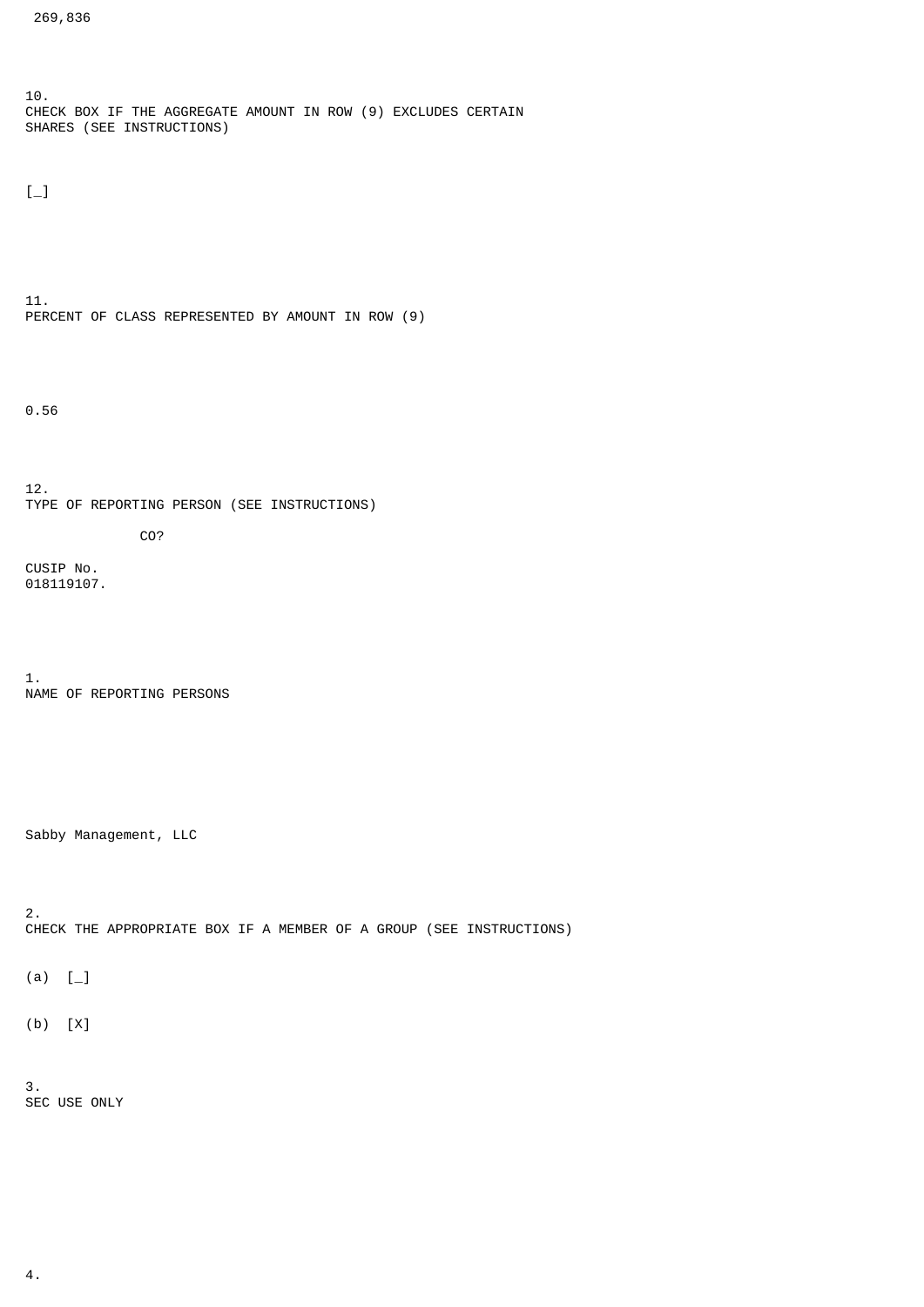```
CITIZENSHIP OR PLACE OF ORGANIZATION
```
Delaware, USA

NUMBER OF SHARES BENEFICIALLY OWNED BY EACH REPORTING PERSON WITH

5. SOLE VOTING POWER

 $\Theta$ 

6. SHARED VOTING POWER

269,836

7. SOLE DISPOSITIVE POWER

 $\Theta$ 

8. SHARED DISPOSITIVE POWER

269,836

9. AGGREGATE AMOUNT BENEFICIALLY OWNED BY EACH REPORTING PERSON

269,836

10. CHECK BOX IF THE AGGREGATE AMOUNT IN ROW (9) EXCLUDES CERTAIN SHARES (SEE INSTRUCTIONS)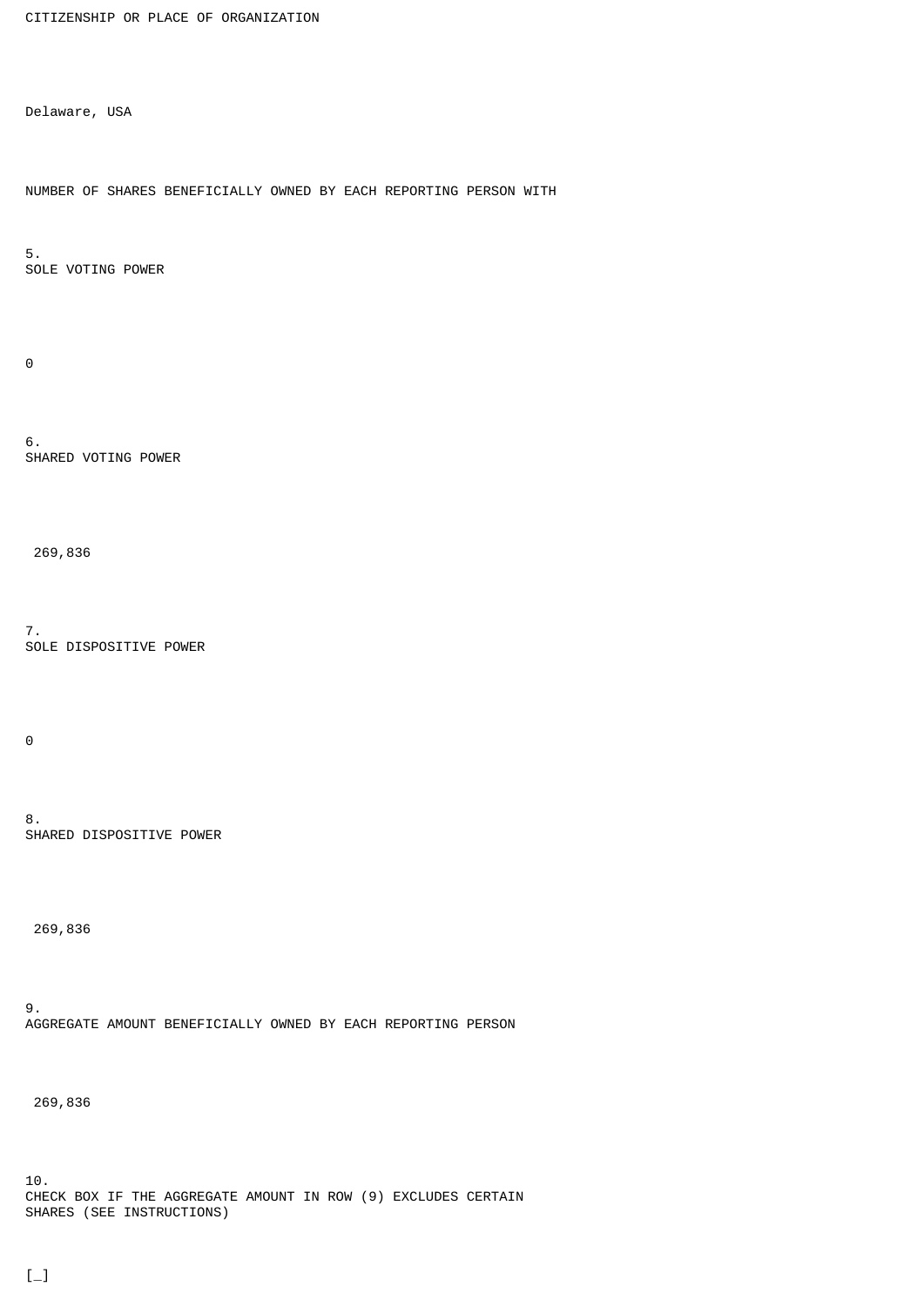11. PERCENT OF CLASS REPRESENTED BY AMOUNT IN ROW (9)

0.56

12. TYPE OF REPORTING PERSON (SEE INSTRUCTIONS) OO CUSIP No. 018119107.

1. NAME OF REPORTING PERSONS

Hal Mintz

2. CHECK THE APPROPRIATE BOX IF A MEMBER OF A GROUP (SEE INSTRUCTIONS)

 $(a) [$ 

(b) [X]

3. SEC USE ONLY

4. CITIZENSHIP OR PLACE OF ORGANIZATION

USA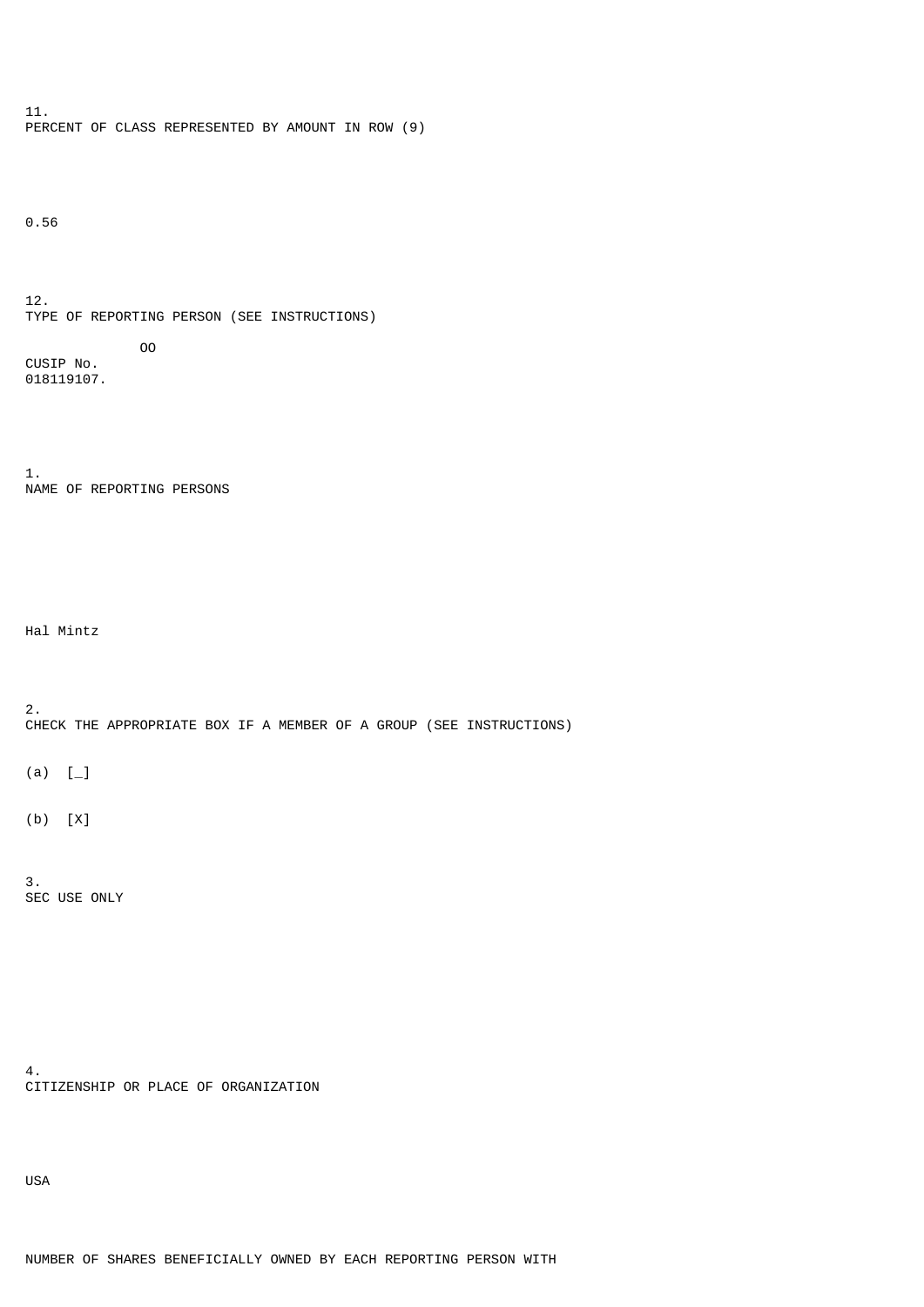5. SOLE VOTING POWER

 $\Theta$ 

6. SHARED VOTING POWER

269,836

7. SOLE DISPOSITIVE POWER

 $\Theta$ 

8. SHARED DISPOSITIVE POWER

269,836

9. AGGREGATE AMOUNT BENEFICIALLY OWNED BY EACH REPORTING PERSON

269,836

10. CHECK BOX IF THE AGGREGATE AMOUNT IN ROW (9) EXCLUDES CERTAIN SHARES (SEE INSTRUCTIONS)

 $[-]$ 

11. PERCENT OF CLASS REPRESENTED BY AMOUNT IN ROW (9)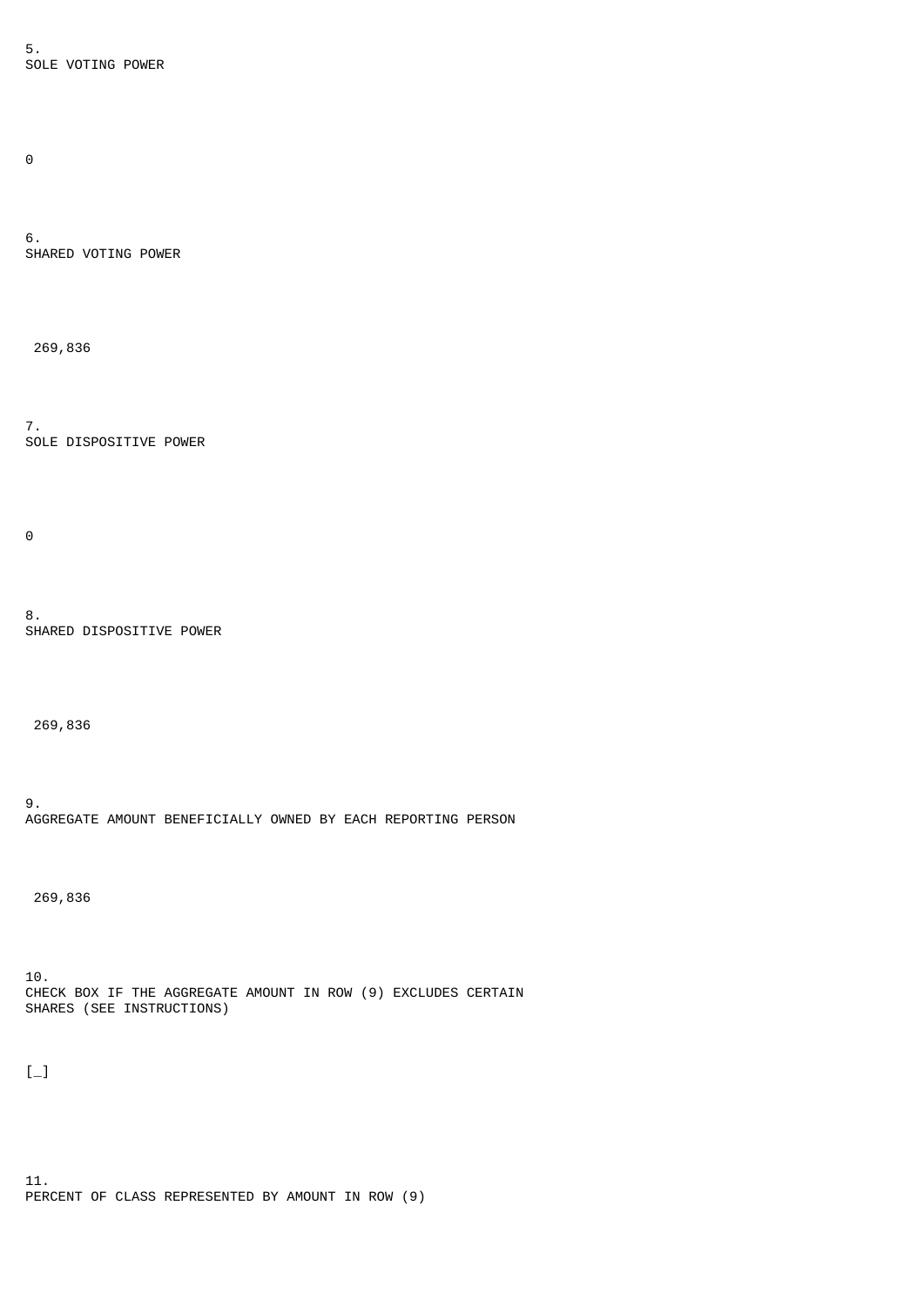12. TYPE OF REPORTING PERSON (SEE INSTRUCTIONS) IN? CUSIP No. 018119107.

Item 1. (a). Name of Issuer:

Allena Pharmaceuticals, Inc.

(b). Address of issuer's principal executive offices:

ONE NEWTON EXECUTIVE PARK SUITE 202 NEWTON MA 02462

Item 2. (a). Name of person filing:

Sabby Volatility Warrant Master Fund, Ltd. Sabby Management, LLC Hal Mintz

(b). Address or principal business office or, if none, residence:

Sabby Volatility Warrant Master Fund, Ltd. c/o Ogier Fiduciary Services (Cayman) Limited 89 Nexus Way, Camana Bay Grand Cayman KY1-9007 Cayman Islands

Sabby Management, LLC 10 Mountainview Road, Suite 205 Upper Saddle River, New Jersey 07458

Hal Mintz c/o Sabby Management, LLC 10 Mountainview Road, Suite 205 Upper Saddle River, New Jersey 07458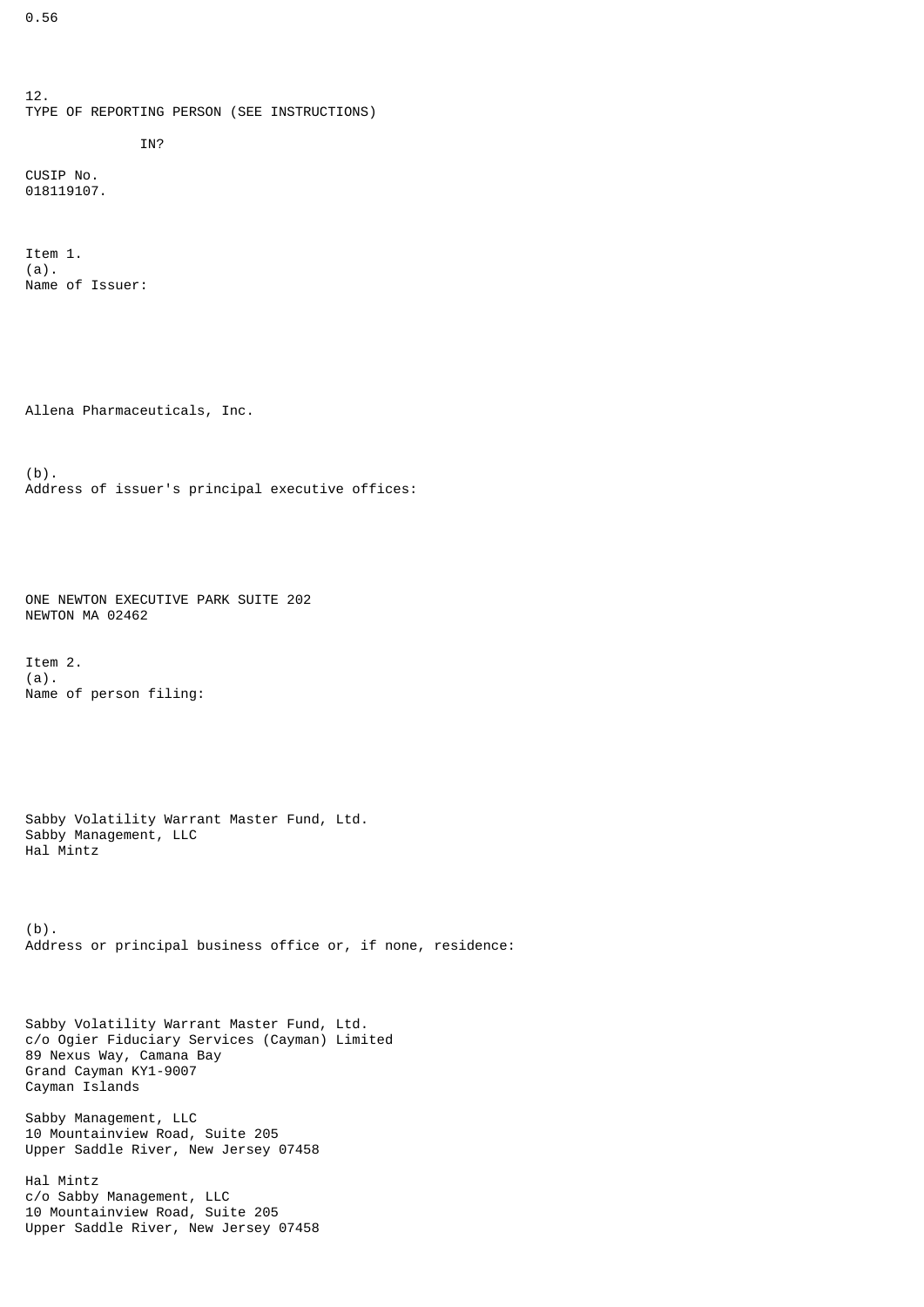```
(c).
Citizenship:
```

```
Sabby Volatility Warrant Master Fund, Ltd. - Cayman Islands
Sabby Management, LLC - Delaware, USA
Hal Mintz - USA
(d).
Title of class of securities:
Common stock (the Common Stock)
(e).
CUSIP No.:
018119107.
Item 3.
If This Statement is filed pursuant to Section 240.13d-1(b) or 240.13d-2(b),
or (c), check whether the person filing is a
(a)
[-]Broker or dealer registered under section 15 of the Act (15 U.S.C. 78o).
(b)
\left[\begin{smallmatrix}1\\1\end{smallmatrix}\right]Bank as defined in section 3(a)(6) of the Act (15 U.S.C. 78c).
(c)
\left[\begin{smallmatrix}1\\1\end{smallmatrix}\right]Insurance company as defined in section 3(a)(19) of the Act (15 U.S.C. 78c).
(d)
[-]Investment company registered under section 8 of the Investment Company Act
of 1940 (15 U.S.C. 80a-8).
(e)
\left[\begin{smallmatrix}1\\1\end{smallmatrix}\right]\frac{1}{2} investment adviser in accordance with Section 240.13d-1(b)(1)(ii)(E);
(f)
[-]
```
An employee benefit plan or endowment fund in accordance with Section 240.13d-1(b)(1)(ii)(F);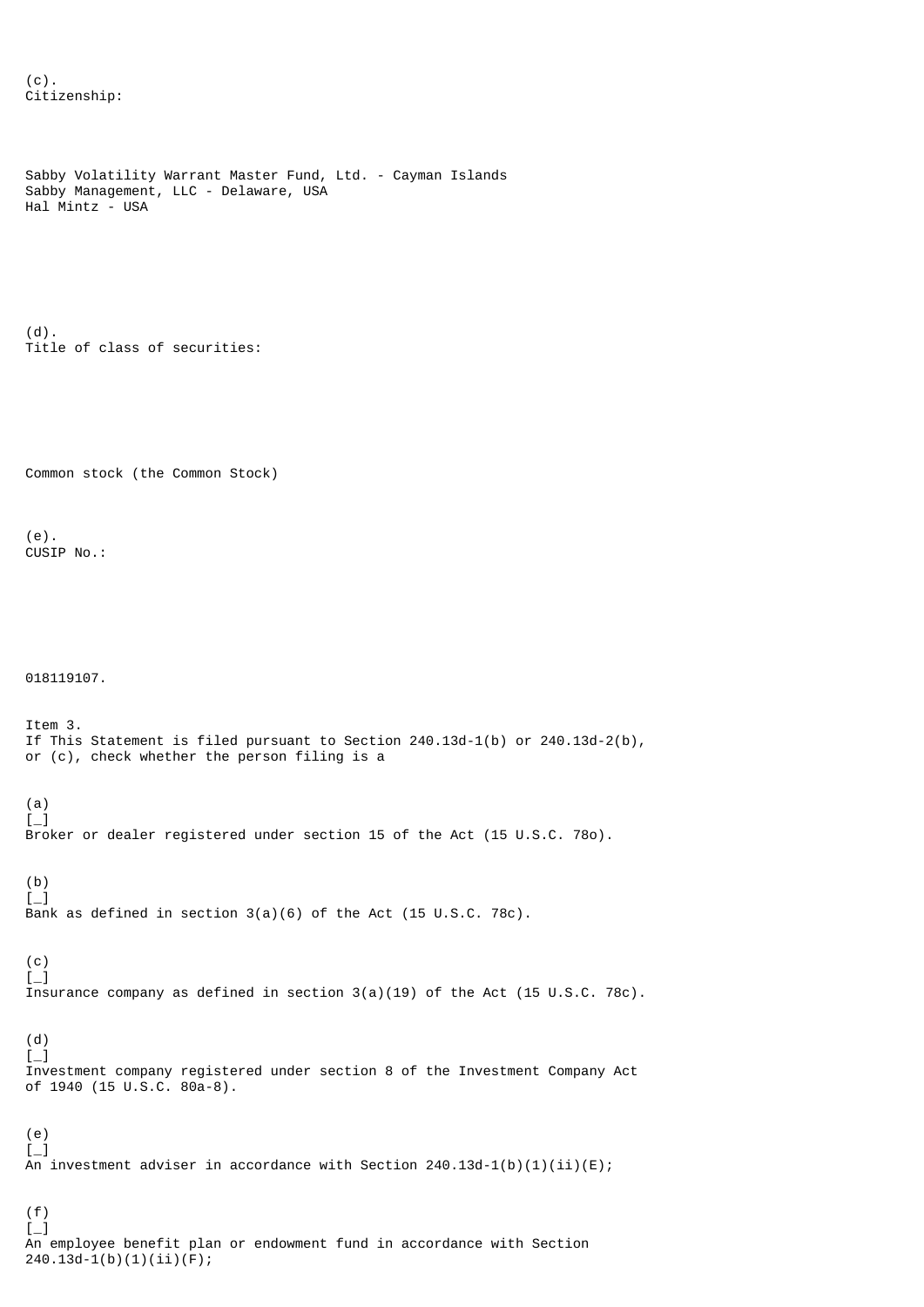[\_] A parent holding company or control person in accordance with Section  $240.13d-1(b)(1)(ii)(G);$ 

 $[-]$ A savings association as defined in Section 3(b) of the Federal Deposit Insurance Act (12 U.S.C.1813);

 $[-]$ A church plan that is excluded from the definition of an investment company under section  $3(c)(14)$  of the Investment Company Act of 1940 (15 U.S.C. 80a-3);

(j)  $\mathfrak{l}$ A non-U.S. institution in accordance with Section  $240.13d-1(b)(1)(ii)(J);$ 

(k) [\_] Group, in accordance with Section 240.13d-1(b)(1)(ii)(K). If filing as a non-U.S. institution in accordance with Section  $240.13d-1(b)(1)(ii)(J)$ , please specify the type of institution:

Item 4. Ownership.

(g)

(h)

(i)

Provide the following information regarding the aggregate number and percentage of the class of securities of the issuer identified in Item 1.

(a) Amount beneficially owned:

Sabby Volatility Warrant Master Fund, Ltd. - 269,836

Sabby Management, LLC - 269,836

Hal Mintz - 269,836

(b) Percent of class:

Sabby Volatility Warrant Master Fund, Ltd. - 0.56%

Sabby Management, LLC - 0.56%

Hal Mintz - 0.56%

(c) Number of shares as to which the person has:

Sabby Volatility Warrant Master Fund, Ltd.

(i) Sole power to vote or to direct the vote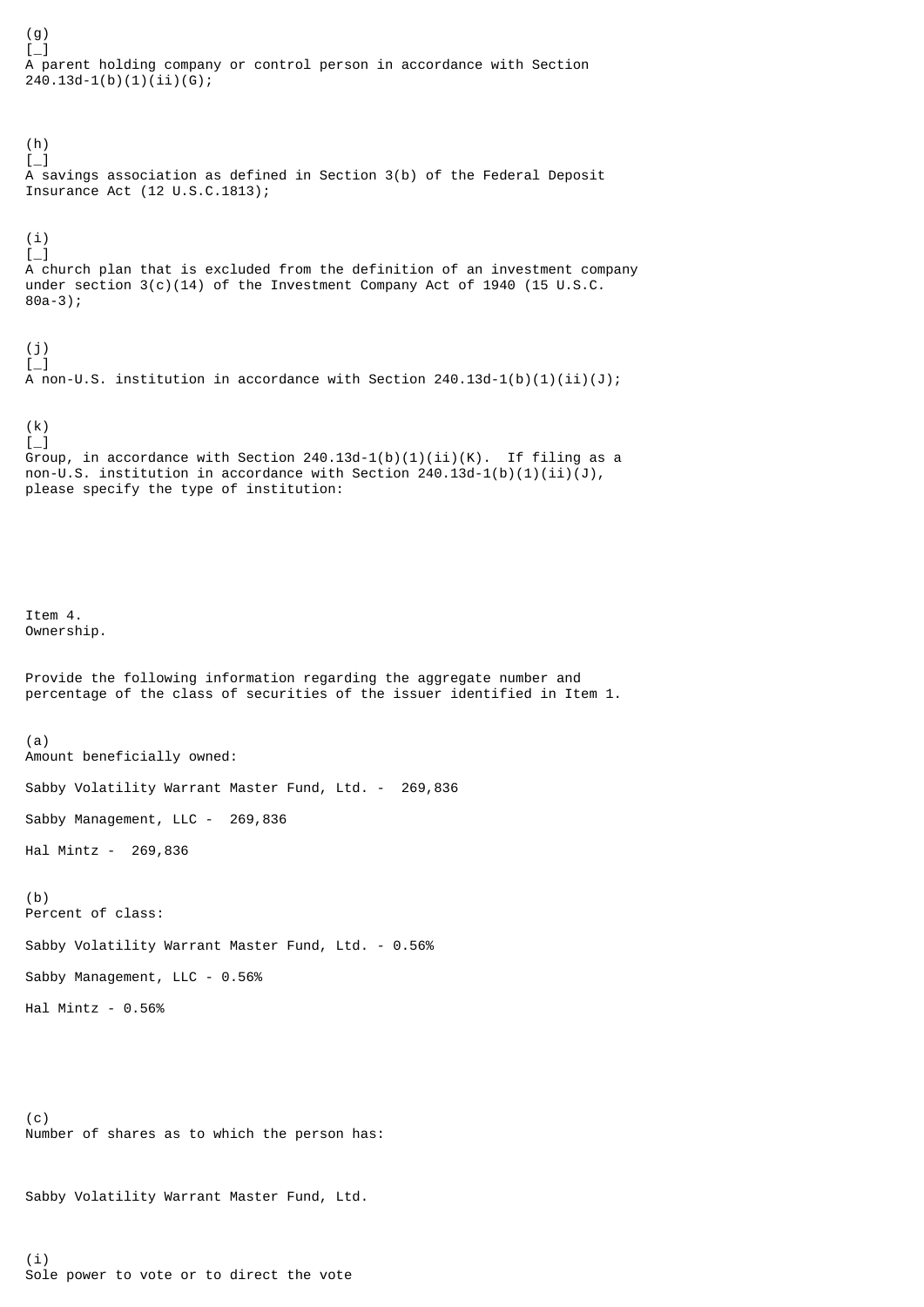(ii) Shared power to vote or to direct the vote 269,836 , (iii) Sole power to dispose or to direct the disposition of  $\Theta$ , (iv) Shared power to dispose or to direct the disposition of 269,836 .. Sabby Management, LLC (i) Sole power to vote or to direct the vote  $\Theta$ , (ii) Shared power to vote or to direct the vote 269,836 , (iii) Sole power to dispose or to direct the disposition of  $\Theta$ , (iv) Shared power to dispose or to direct the disposition of

 $\Theta$ ,

269,836

..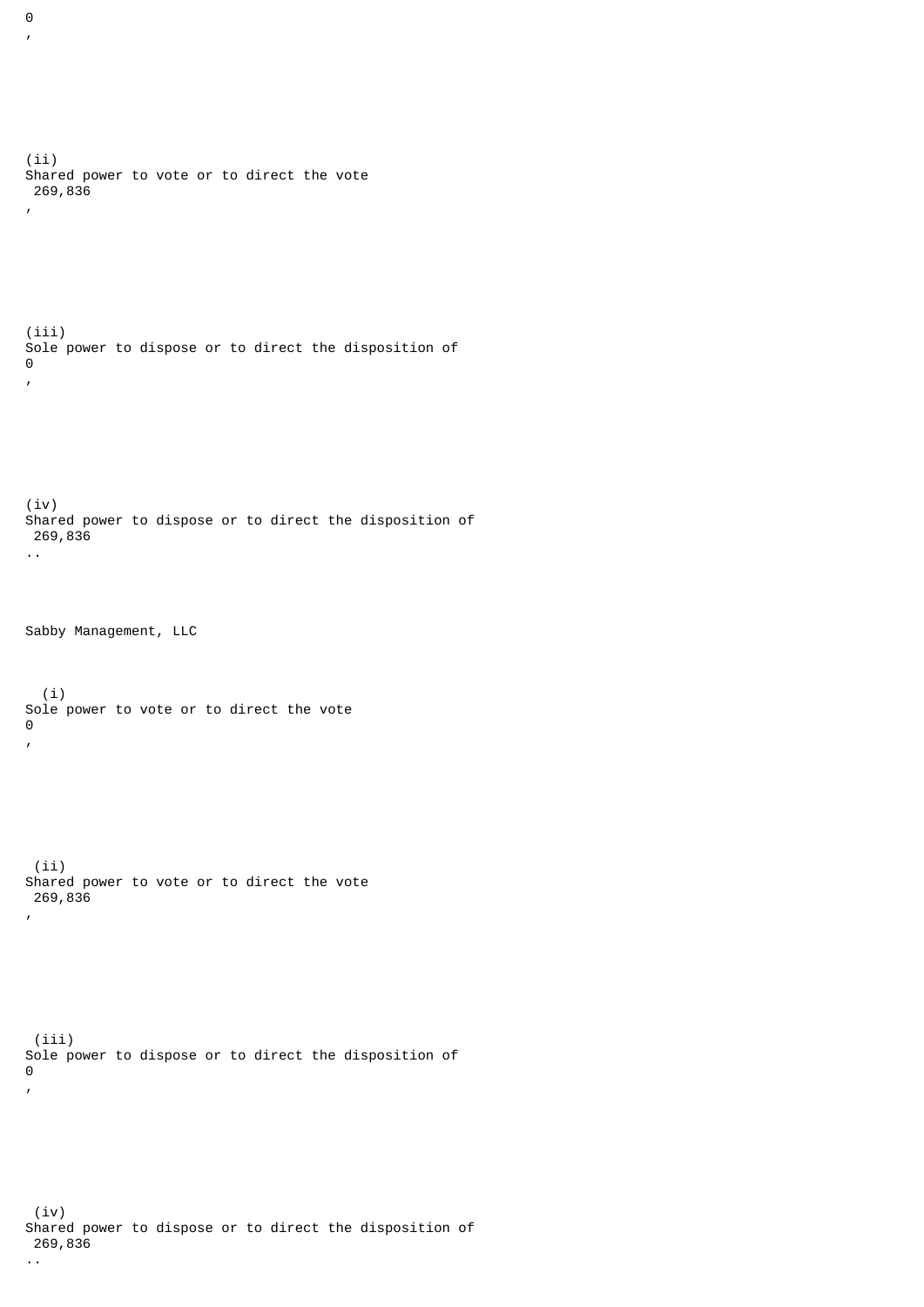Hal Mintz

 (i) Sole power to vote or to direct the vote  $\Theta$ , (ii) Shared power to vote or to direct the vote 269,836 , (iii) Sole power to dispose or to direct the disposition of  $\Omega$ , (iv) Shared power to dispose or to direct the disposition of 269,836 ..

As calculated in accordance with Rule 13d-3 of the Securities Exchange Act of 1934, as amended, (i) Sabby Volatility Master Fund, Ltd. beneficially owns 269,836 shares of the Issuer's common stock (Common Stock), representing approximately 0.56% of the Common Stock,and (ii) Sabby Management, LLC and Hal Mintz each beneficially own 269,836 shares of the Common Stock, representing approximately 0.56% of the Common Stock. Sabby Management, LLC and Hal Mintz do not directly own any shares of Common Stock, but each indirectly owns 269,836 shares of Common Stock. Sabby Management, LLC, a Delaware limited liability company, indirectly owns 269,836 shares of Common Stock because it serves as the investment manager of Sabby Volatility Warrant Master Fund, Ltd., a Cayman Islands company. Mr. Mintz indirectly owns 269,836 shares of Common Stock in his capacity as manager of Sabby Management, LLC.

Item 5. Ownership of Five Percent or Less of a Class.

If this statement is being filed to report the fact that as of the date hereof the reporting person has ceased to be the beneficial owner of more than five percent of the class of securities, check the following [X].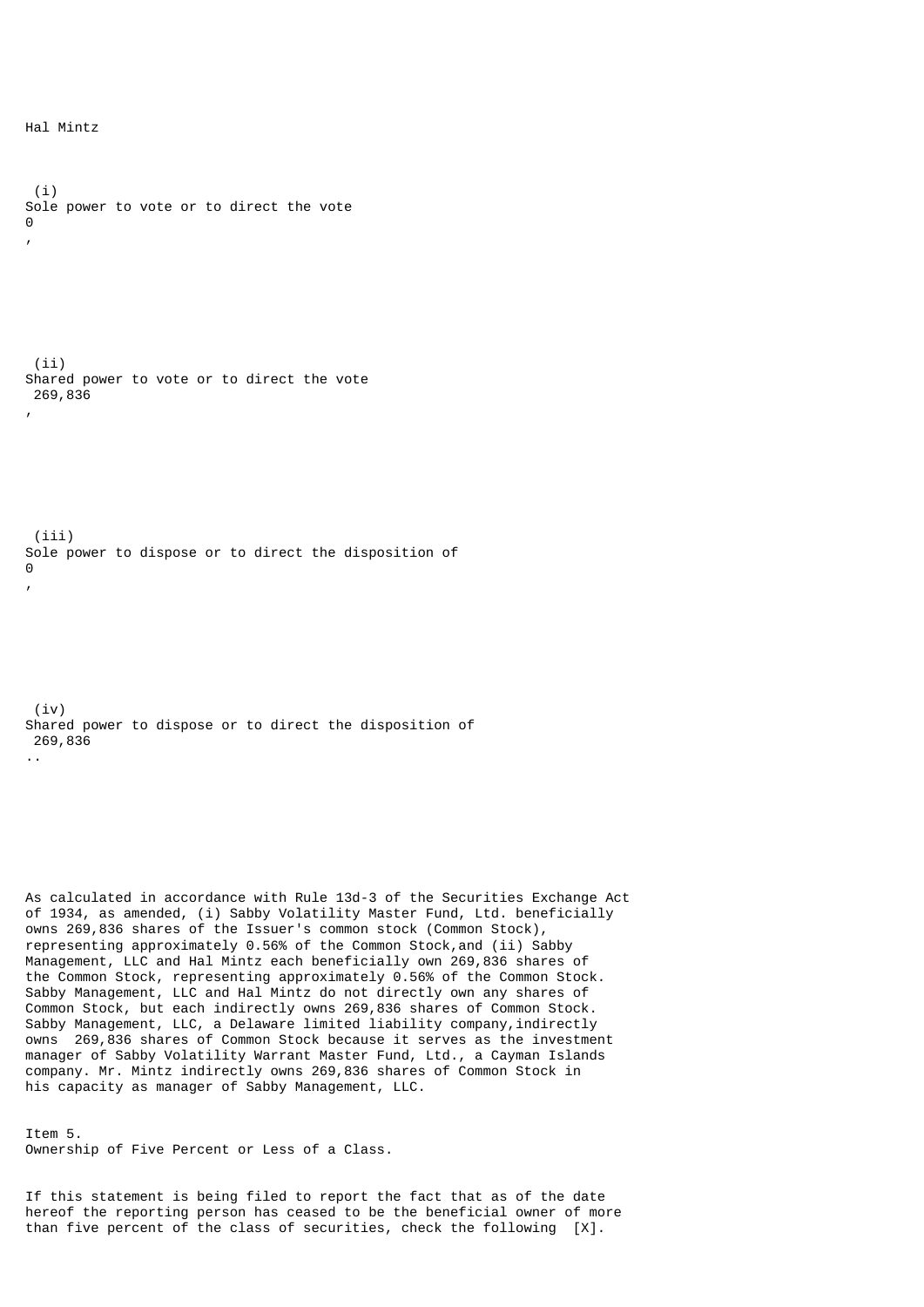? Item 6. Ownership of More Than Five Percent on Behalf of Another Person.

Not applicable

Item 7. Identification and Classification of the Subsidiary Which Acquired the Security Being Reported on by the Parent Holding Company or Control Person.

Not applicable

Item 8. Identification and Classification of Members of the Group.

Not applicable

Item 9. Notice of Dissolution of Group.

Not applicable

? Item 10. Certification.

By signing below I certify that, to the best of my knowledge and belief, the securities referred to above were not acquired and are not held for the purpose of or with the effect of changing or influencing the control of the issuer of the securities and were not acquired and are not held in connection with or as a participant in any transaction having that purpose or effect.

? SIGNATURE

 After reasonable inquiry and to the best of my knowledge and belief, I certify that the information set forth in this statement is true, complete and correct.

January 6, 2021

(Date)